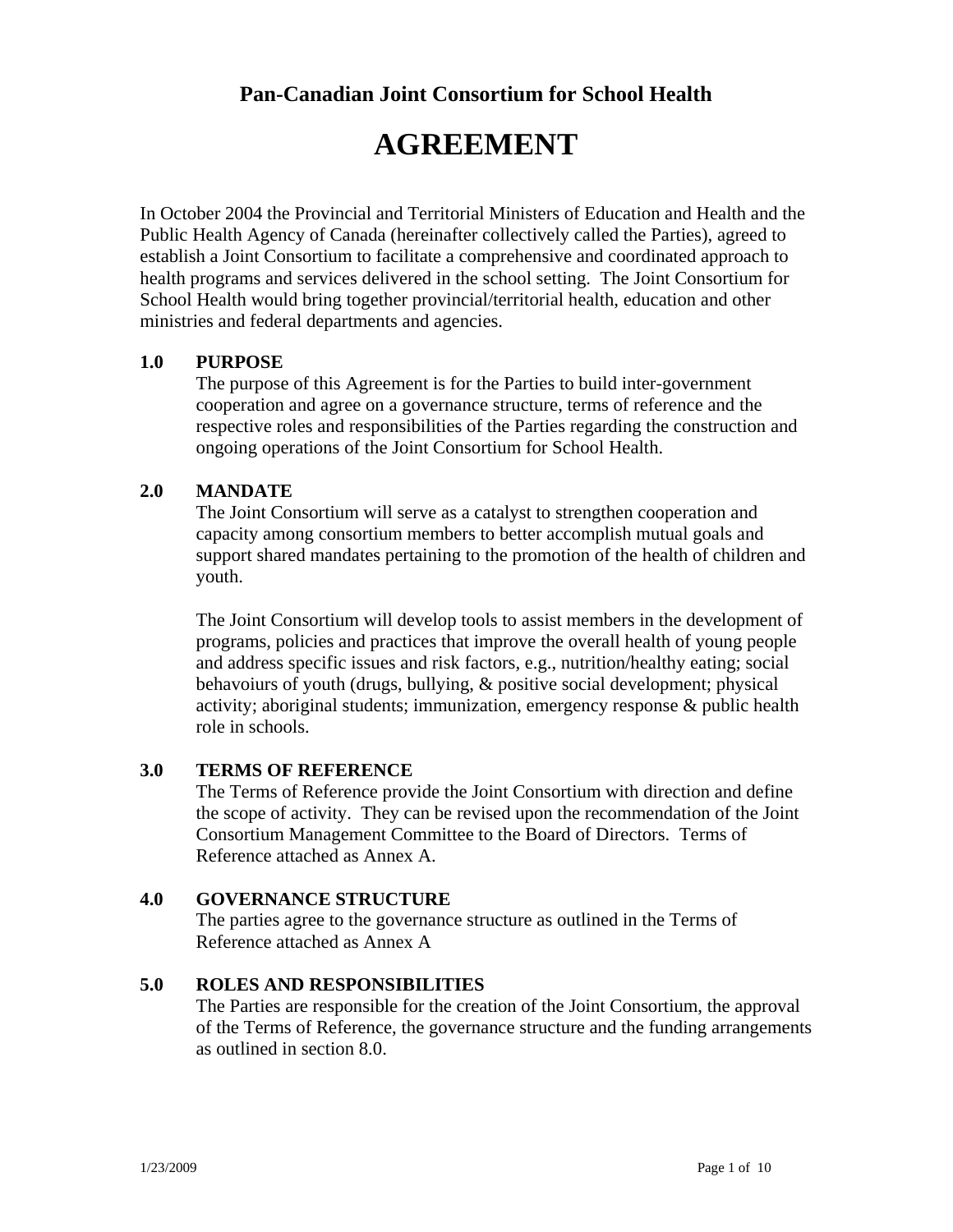The Parties are voluntary members of the Joint Consortium and can terminate their membership in accordance with section 9.0 of this Agreement.

## **6.0 SECRETARIAT**

The Parties agree to the establishment of a Joint Consortium Secretariat. The lead province will host the Secretariat.

An Executive Director with support staff for projects and administrative assistance will manage the Secretariat operations.

The Board of Directors will approve the Executive Director.

## **7.0 OPERATIONS**

The coordinating, management and administrative activities of the Joint Consortium will be carried out by a small secretariat led by an Executive Director.

The lead province will host the Secretariat and hire, supervise and evaluate the Executive Director.

The Secretariat Executive Director is responsible for hiring, supervising and evaluating secretariat staff performance.

The secretariat's responsibilities will be shaped by the annual budget and three year operating plan. The Management Committee will determine specific roles and responsibilities of the secretariat.

#### **8.0 FUNDING**

Member provinces and territories agree to assign school health coordinators to work jointly with the Ministries of Education and Health within their respective jurisdiction. Provincial and territory funds will cover any salary, benefits and program costs. Up to three meetings (annually) will be funded by the Joint Consortium.

Core revenues for the Joint Consortium will be cost shared between federal and provincial/territorial jurisdictions (see Terms of Reference; Annex A). Public Health Agency of Canada agrees to contribute \$250,000 per annum for five years beginning April 1, 2005.

Member provinces and territories agree to collectively match the federal contribution of \$250,000 per annum on a per capita basis (see Terms of Reference; Annex A).

An annual membership fee is required by external agencies/organizations requesting affiliate membership status with the Joint Consortium. Affiliate membership will be based on selection and fee assessment criteria to be established by the Joint Consortium Secretariat and approved by the Management Committee.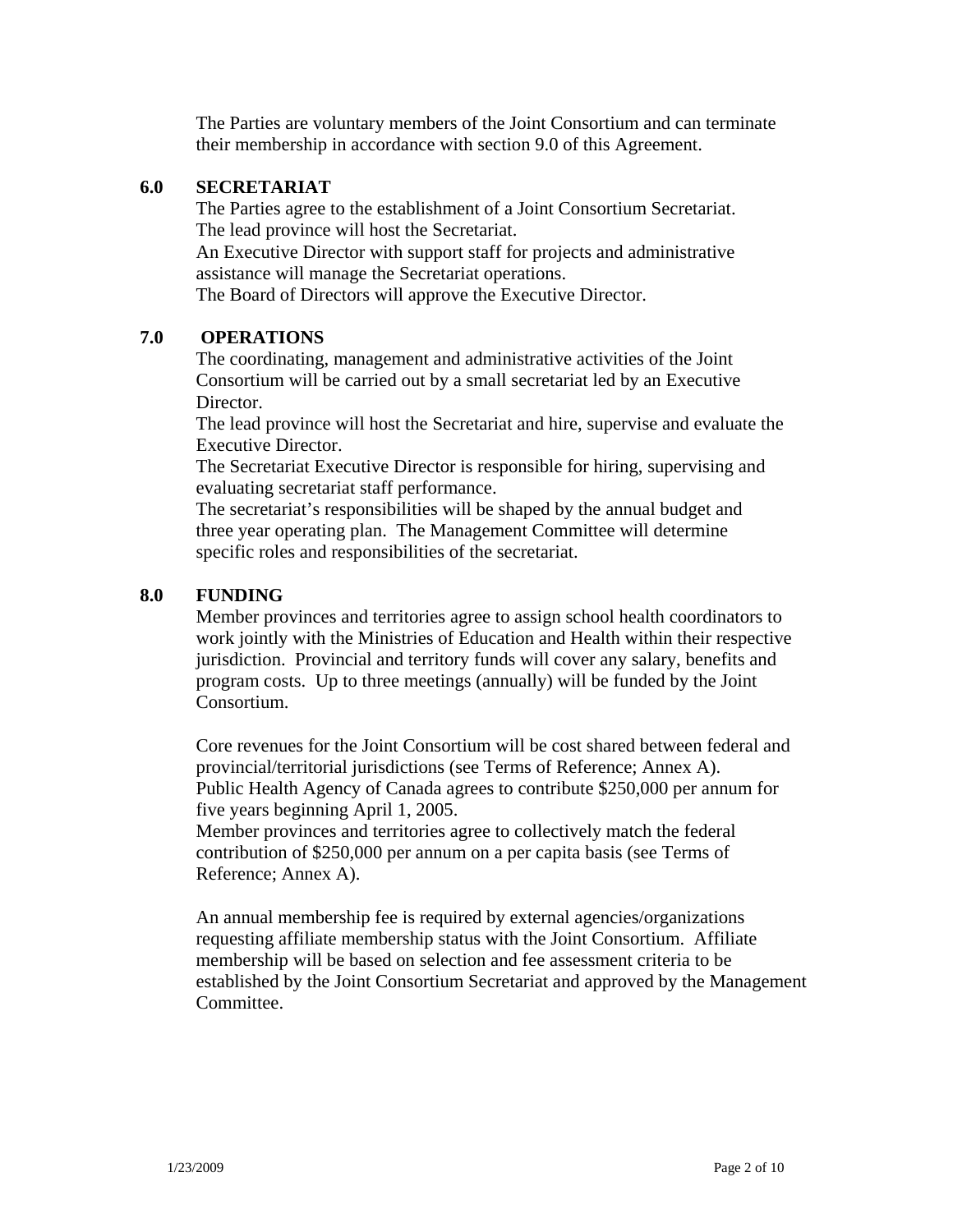## **9.0 DURATION, WITHDRAWAL & TERMINATION**

The Agreement will last five years. However, any Party to the present Agreement can withdraw its membership by providing written notification to the Joint Consortium at or prior to the Joint Consortium annual meeting.

In the event of Party withdrawal, the Party shall remain responsible for any current or contingent liability.

#### **10.0 ENTIRE DOCUMENT**

The Agreement, including Annex A, can be modified only by mutual consent of all Parties.

The Agreement, including Annex A, constitute the entire document expressing the purpose of the Joint Consortium and intentions of the Parties.

#### **11.0 LEGAL RIGHTS AND RESPONSIBILITIES**

The creation of the Joint Consortium will not constitute a regulatory power or otherwise result in any diminution of the responsibilities of the Provincial or Territorial Ministers of Education or any of the Federal, Provincial or Territorial Ministers of Health.

# **12.0 EFFECTIVE DATE**

June 30, 2005

#### **13.0 SIGNATURE**

| <b>Member Jurisdiction</b> | <b>Name</b> | <b>Signature &amp; Date</b> |
|----------------------------|-------------|-----------------------------|
| British Columbia           |             |                             |
|                            |             |                             |
| Alberta                    |             |                             |
| Saskatchewan               |             |                             |
| Manitoba                   |             |                             |
|                            |             |                             |
| Ontario                    |             |                             |
| Nova Scotia                |             |                             |
| Prince Edward Island       |             |                             |
| Newfoundland and Labrador  |             |                             |
| Northwest Territories      |             |                             |
| Nunavut                    |             |                             |
| New Brunswick              |             |                             |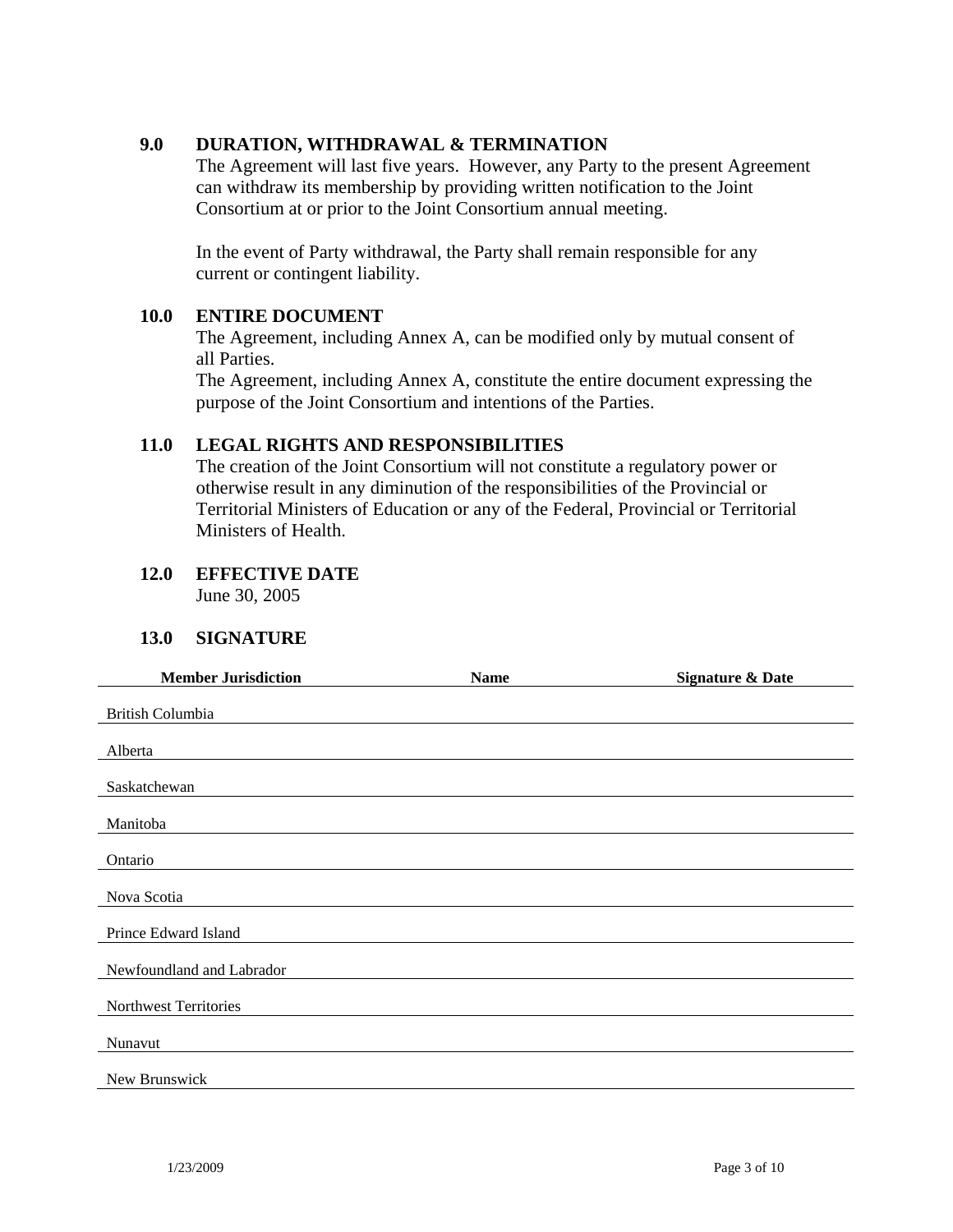Yukon

Public Health Agency of Canada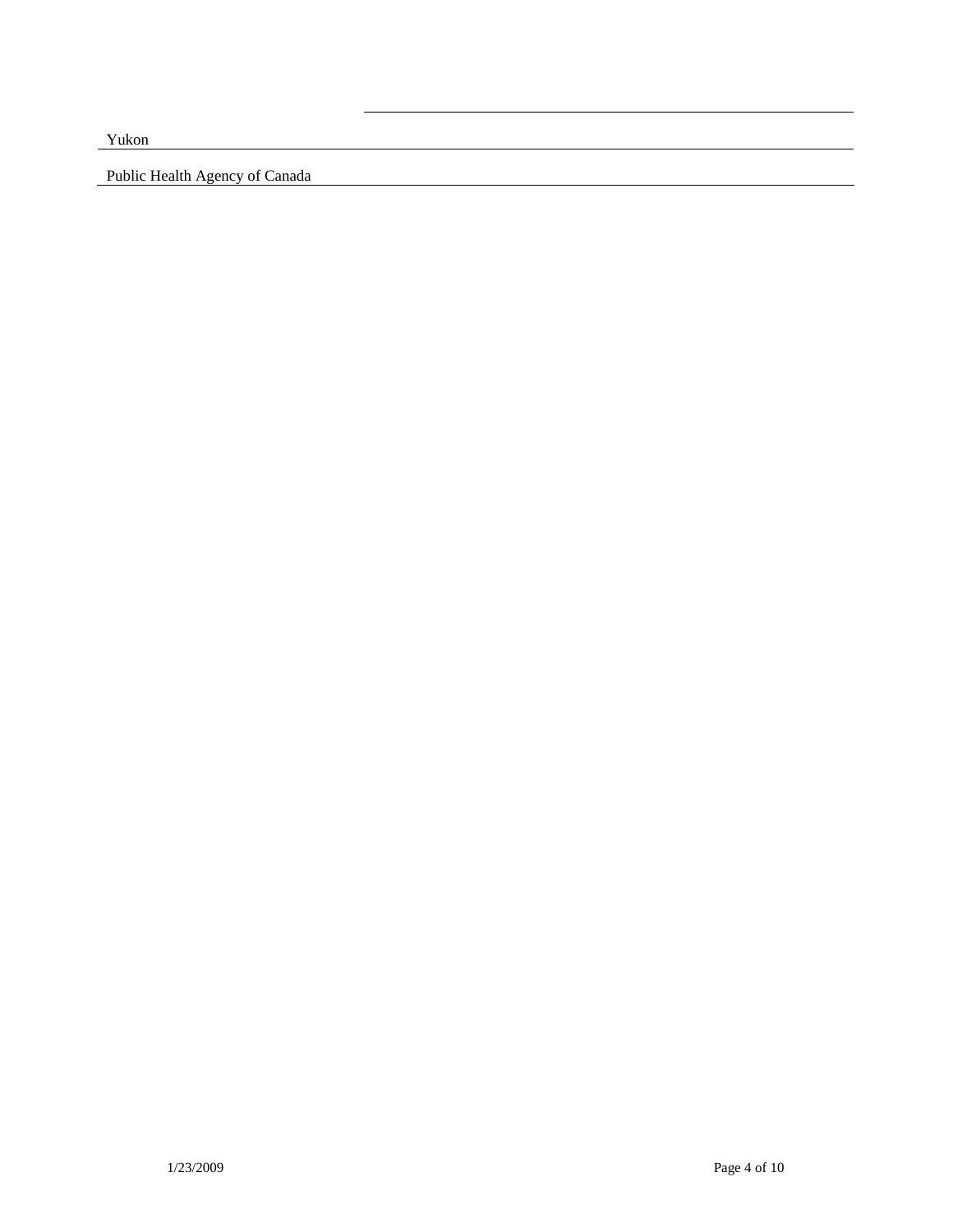# **Terms of Reference**

## **1.0 Purpose**

The establishment of the Joint Consortium for School Health is endorsed by the federal, provincial, and territorial Deputy Ministers of Health and the provincial and territorial Deputy Ministers and Ministers of Education.

The purpose of the Joint Consortium is to provide leadership and facilitate a comprehensive and coordinated approach to school health by building the capacity of the school and health systems to work together. The Joint Consortium will enhance the capacity of local, provincial/territorial public education and health systems to work together to promote the healthy development of children and youth through the school setting.

The work of the Joint Consortium will be guided by principles of:

- integration;
- partnership;
- coordination;
- cooperation;
- open communication;
- effective practices; and
- recognition that more can be accomplished by partners working together at the interface of health and education than by any one sector alone.

## **2.0 Mandate**

The Joint Consortium will serve as a catalyst to strengthen cooperation and capacity among consortium members to better accomplish mutual goals and support shared mandates pertaining to the promotion of the health of children and youth.

The Joint Consortium will develop tools to assist members in the development of programs, policies and practices that improve the overall health of young people and address specific issues and risk factors, e.g., nutrition/healthy eating; social behavoiurs of youth (drugs, bullying, & positive social development; physical activity; aboriginal students; immunization, emergency response & public health role in schools.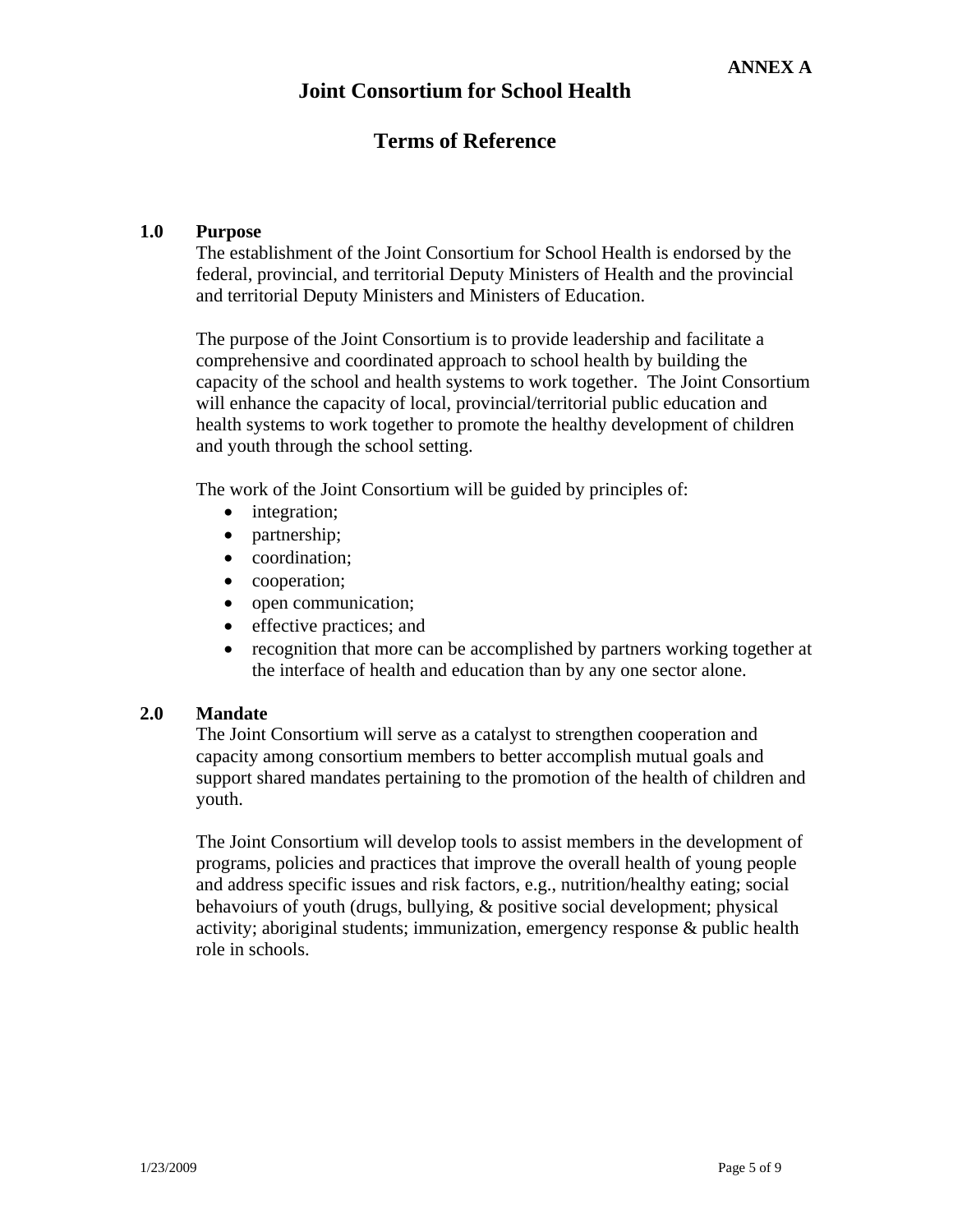## **3.0 Membership**

Membership will be comprised of:

- Ministry of Health or Ministry of Education Deputy Ministers or designates from Canadian provinces and territories.
- Deputy Minister or designate of the Public Health Agency of Canada.
- Each jurisdiction shall have one representative from either health or education, but not both.

Each provincial/territorial health and education sectors shall jointly name a School Health Coordinator (SHC) and agree to a mutual approach to school health. The Public Health Agency of Canada shall name a SHC to the SHC Committee.

Given the responsibility for First Nations education on reserve, Indian and Northern Affairs Canada (INAC) will participate as an observer, providing its input through the Public Health Agency of Canada.

The Joint Consortium shall determine additional members. The Board of Directors will determine application to the Joint Consortium, based on criteria developed by the Joint Consortium.

Payment as outlined in the cost-sharing arrangement below, shall be a condition of membership. Membership will be from April 1 to March 31 in each year of the agreement: commencing April 1, 2005. Members agree to submit fiscal payment by July 1 in each year of membership.

An annual membership fee is required by external agencies/organizations requesting affiliate membership status with the Joint Consortium. Affiliate membership will be based on selection and fee assessment criteria to be established by the Management committee and approved by the Board.

Membership withdrawal requires written notification to the Joint Consortium at or prior to the Joint Consortium annual meeting.

## **4.0 Operating Plan**

The lead province, in conjunction with the Joint Consortium Secretariat Executive Director, will develop a draft three-year operating plan for consideration by the management committee, defining the Joint Consortium's annual priorities with corresponding indicators and outcomes. These should be attainable within the Joint Consortium's existing resources and budget. The Board of Directors must approve the operating plan.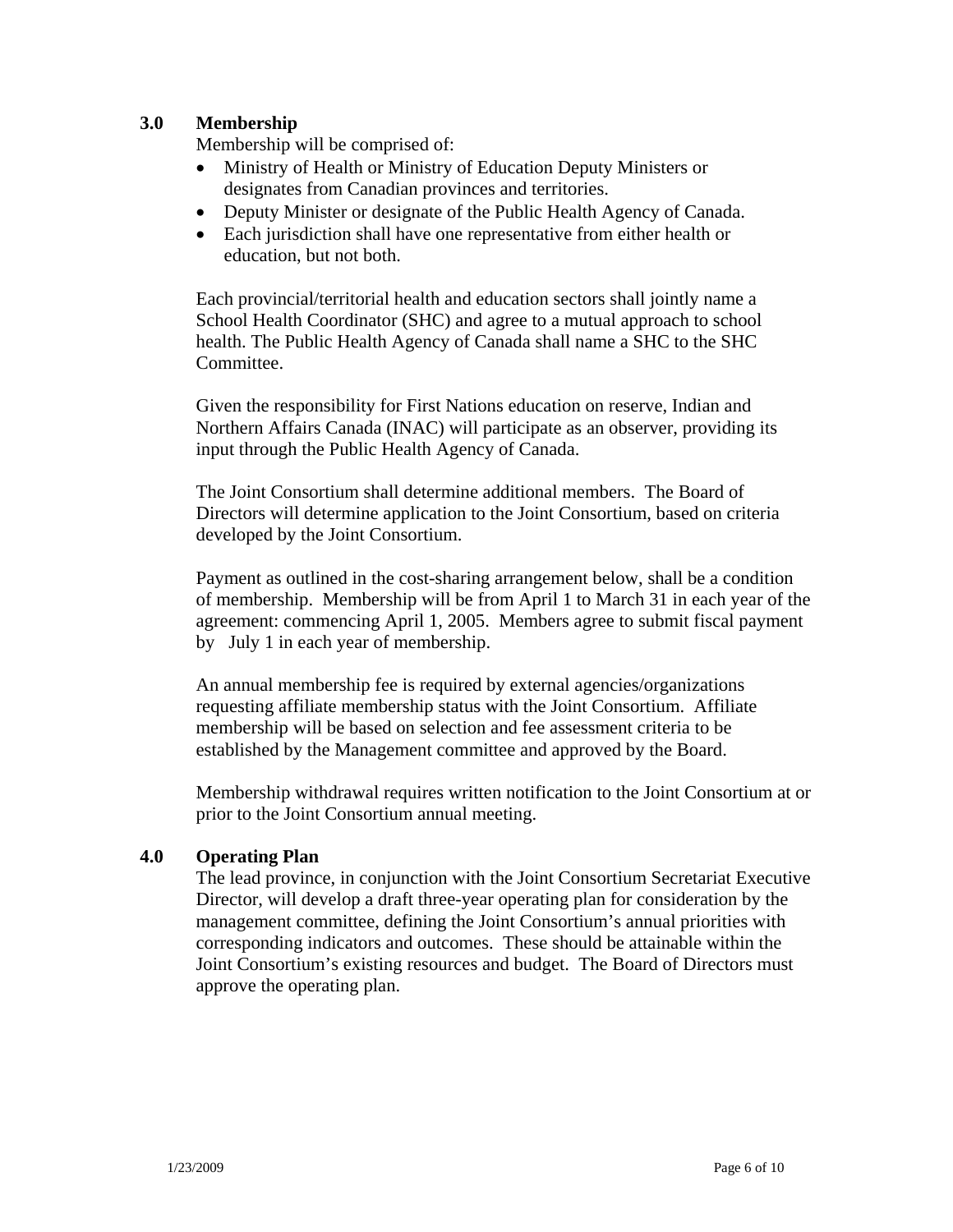## **5.0 Review and Evaluation**

An interim review of the Joint Consortium will commence no later than April 1, 2008.

A formative evaluation of the Joint Consortium will be carried out by person or persons appointed by the Joint Consortium Management Committee commencing no later than October 1, 2009.

## **6.0 Reporting**

The Joint Consortium is accountable to its members, to the Council of Ministers of Education, Canada and to the Conference of Deputy Ministers of Health. The Joint Consortium shall provide an annual report and financial statements each fiscal, on or before July 31.

#### **7.0 Governance**

A Board of Directors and a Management Committee will govern the Joint Consortium.

The Board of Directors shall be comprised of one official representative from each jurisdiction in the Joint Consortium. This may be a Deputy Minister or designate.

Jurisdictional members of the Management Committee (maximum 9) will be selected by the Board of Directors. One representative from either health or education (not both) may be chosen by member jurisdictions to serve on the Management Committee. Representatives on the Management Committee may be Deputy Ministers, Assistant Deputy Ministers, or other delegated ministry officials.

#### **8.0 Chair**

The Board of Directors will be co-chaired annually by rotating provincial/ territorial members. One position will be represented by the health sector, the other by the education sector.

#### **9.0 Decision-Making**

Decision-making will be reached through consensus whenever possible. Where not possible, a majority of the Board of Directors present shall decide. Each member of the Board of Directors (one vote per jurisdiction) will have an equal vote.

A minimum of fifty per cent of the Board of Directors is required to constitute a quorum for meetings of the Board of Directors.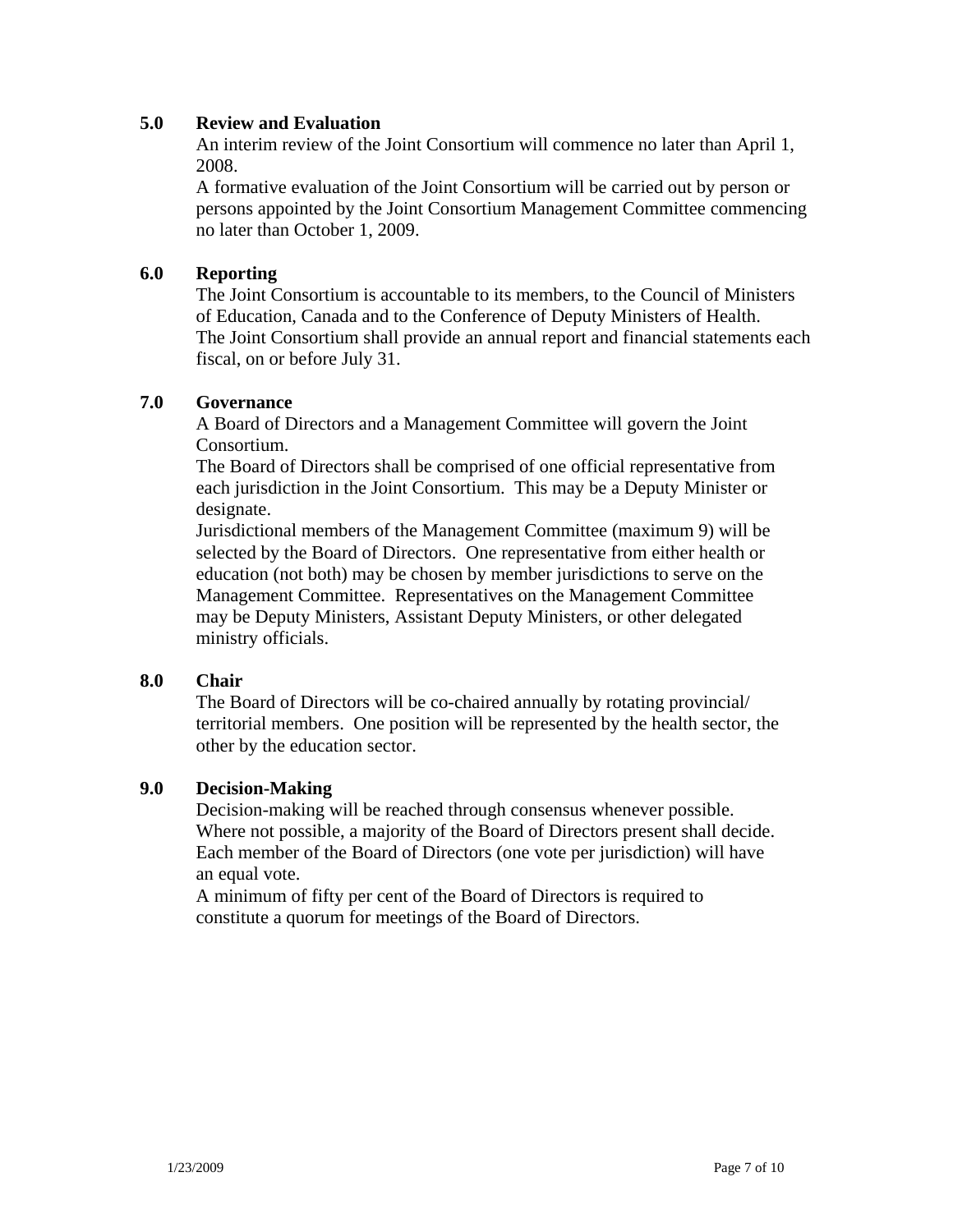## **10.0 Committees**

- A. Joint Consortium Management Committee: This committee will meet at minimum three times per year, and in conjunction with the lead province is responsible for:
	- overseeing the financial and administrative matters of the Joint Consortium;
	- hiring, supervising and evaluating the performance of the secretariat's executive director; and
	- providing leadership and guidance to the secretariat, including setting of directions and priorities.

Management Committee travel expenses will be covered by individual jurisdictions.

B. School Health Coordinators Committee: This committee will serve as a forum for information exchange and strategy development in the promotion of healthy children and youth. Travel and accommodation expenses will be remunerated for the SHC Committee members to a maximum of three meetings (annually). Each jurisdiction is required to cover costs for any additional meeting

participants.

C. Select Working Groups: The Management Committee may create limited working groups to carry out activities. These may be led by any jurisdiction. Costs associated with such work groups will require Management Committee approval.

Select working groups may seek outside sources of funding or work in cooperation with other organizations to meet their goals, in consultation with the Management Committee.

## **11.0 Operation**

The coordinating, management and administrative activities of the Joint Consortium will be carried out by a small secretariat led by an Executive Director.

The lead province will host the Secretariat and hire, supervise and evaluate the Executive Director.

The Secretariat Executive Director is responsible for hiring, supervising and evaluating secretariat staff performance.

The secretariat's responsibilities will be shaped by the annual budget and three year operating plan. The Management Committee will determine specific roles and responsibilities of the secretariat.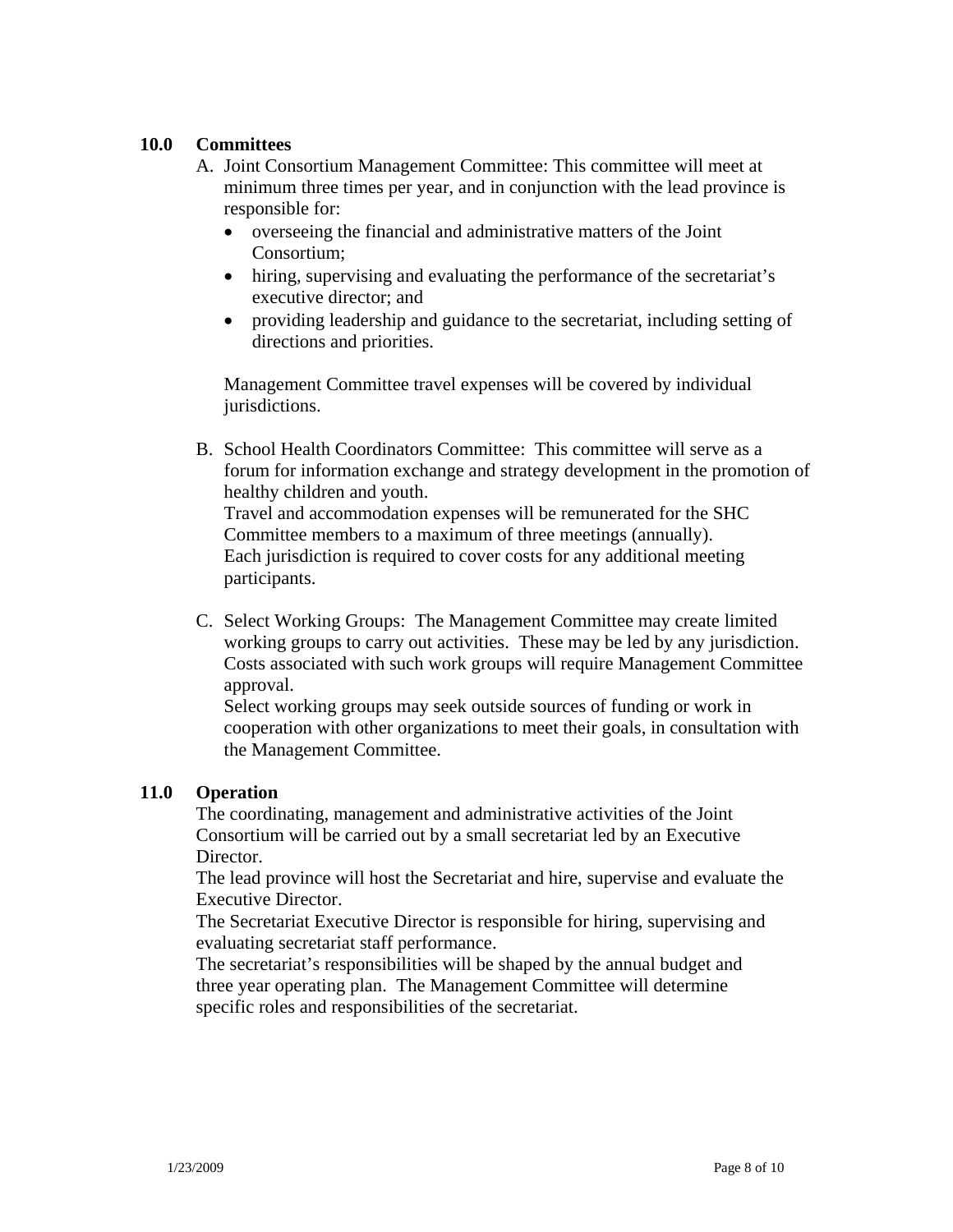## **12.0 Budget**

The Budget will be developed by the Secretariat Executive Director in consultation with the lead province and will be presented for approval by the Joint Consortium Management Committee and the Board of Directors.